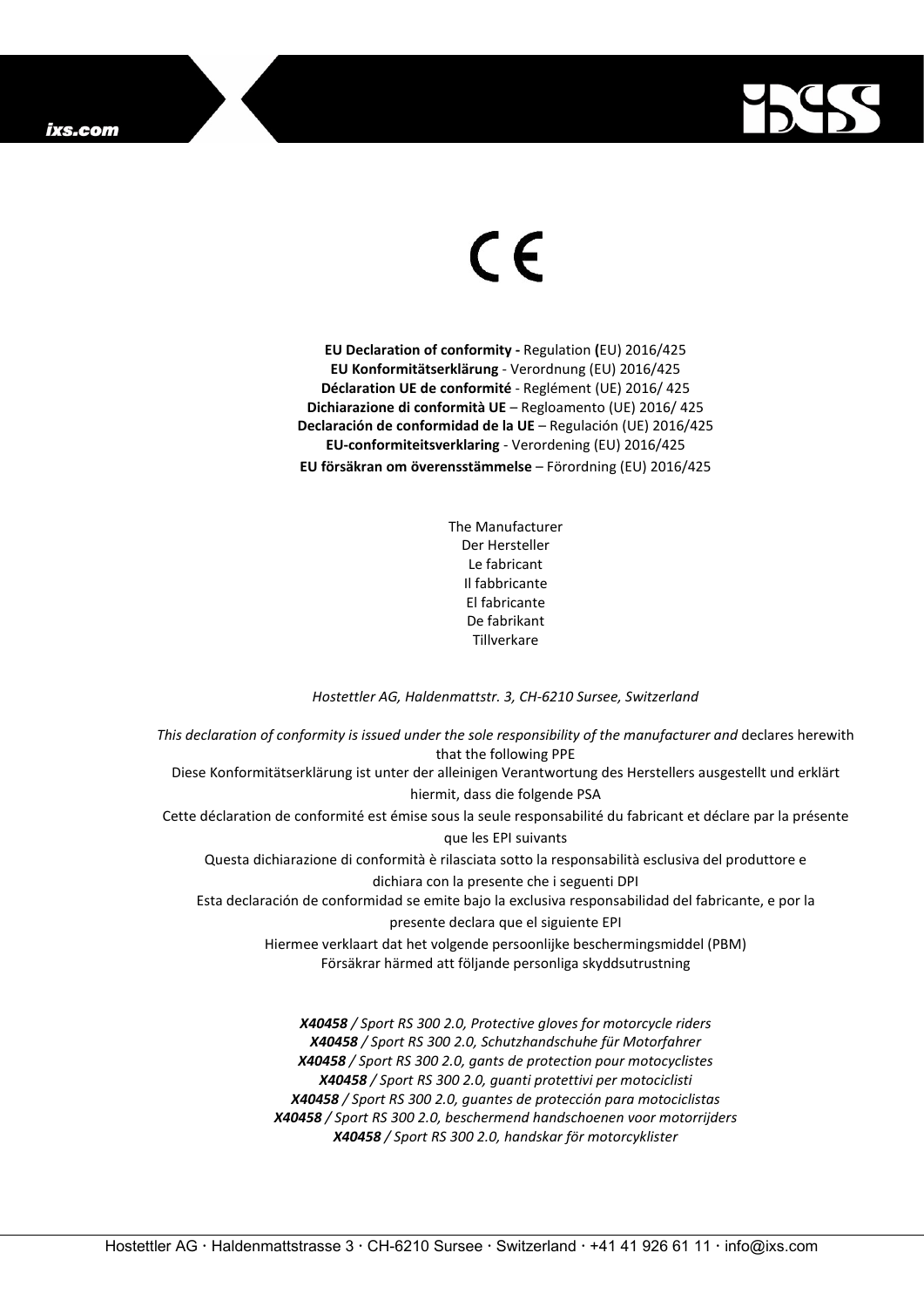

has undergone the EU-type examination conformity assessment procedure (Module B) performed by the Notified Body, **CTC** (n° 0075) 4, rue Hermann Frenkel, F-69367 Lyon cedex 07 (France) which has issued the EU Type Examination Certificate No. 0075/1895/ 162/07/21/1266

And is compliant with the following Standard EN 13594:2015

#### hat das EU-Baumusterprüfungs-Konformitätsbewertungsverfahren durchlaufen (Modul B) durchgeführt von der benannten Stelle, **CTC** (n° 0075) 4, rue Hermann Frenkel, F-69367 Lyon cedex 07 (Frankreich) die die EU-Baumusterprüfbescheinigung Nr. 0075/1895/ 162/07/21/1266 ausgestellt hat.

und entspricht der folgenden Norm EN 13594:2015

a subi la procédure d'évaluation de la conformité pour l'examen de type UE (module B) réalisée par l'organisme notifié, **CTC** (n° 0075) 4, rue Hermann Frenkel, F-69367 Lyon cedex 07 (France), qui a délivré le certificat d'examen de type UE n°. 0075/1895/ 162/07/21/1266

Et est conforme à la norme suivante EN 13594:2015

è stato sottoposto alla procedura di valutazione della conformità dell'esame UE del tipo (modulo B) eseguita dall'organismo notificato, **CTC** (n° 0075) 4, rue Hermann Frenkel, F-69367 Lyon cedex 07 (Francia) che ha rilasciato il certificato di esame UE del tipo n. 0075/1895/ 162/07/21/1266

Ed è conforme alla seguente norma EN 13594:2015

ha sido sometido al procedimiento de evaluación de conformidad del examen de tipo UE (Módulo B) realizado por el organismo notificado, **CTC** (n° 0075) 4, rue Hermann Frenkel, F-69367 Lyon cedex 07 (Francia) que ha emitido el certificado de examen UE de tipo no. 0075/1895/ 162/07/21/1266

Y cumple con el siguiente estándar EN 13594:2015

de EG-typekeuring-conformiteitsbeoordelingsprocedure doorlopen (module B) heeft,uitgevoerd door de aangemelde instantie **CTC** (n° 0075) 4, rue Hermann Frenkel, F-69367 Lyon cedex 07 (Frankrijk) die het certificaat van EG-typeonderzoek nr. 0075/1895/ 162/07/21/1266 afgegeven heft.

en voldoet aan de volgende norm: EN 13594:2015